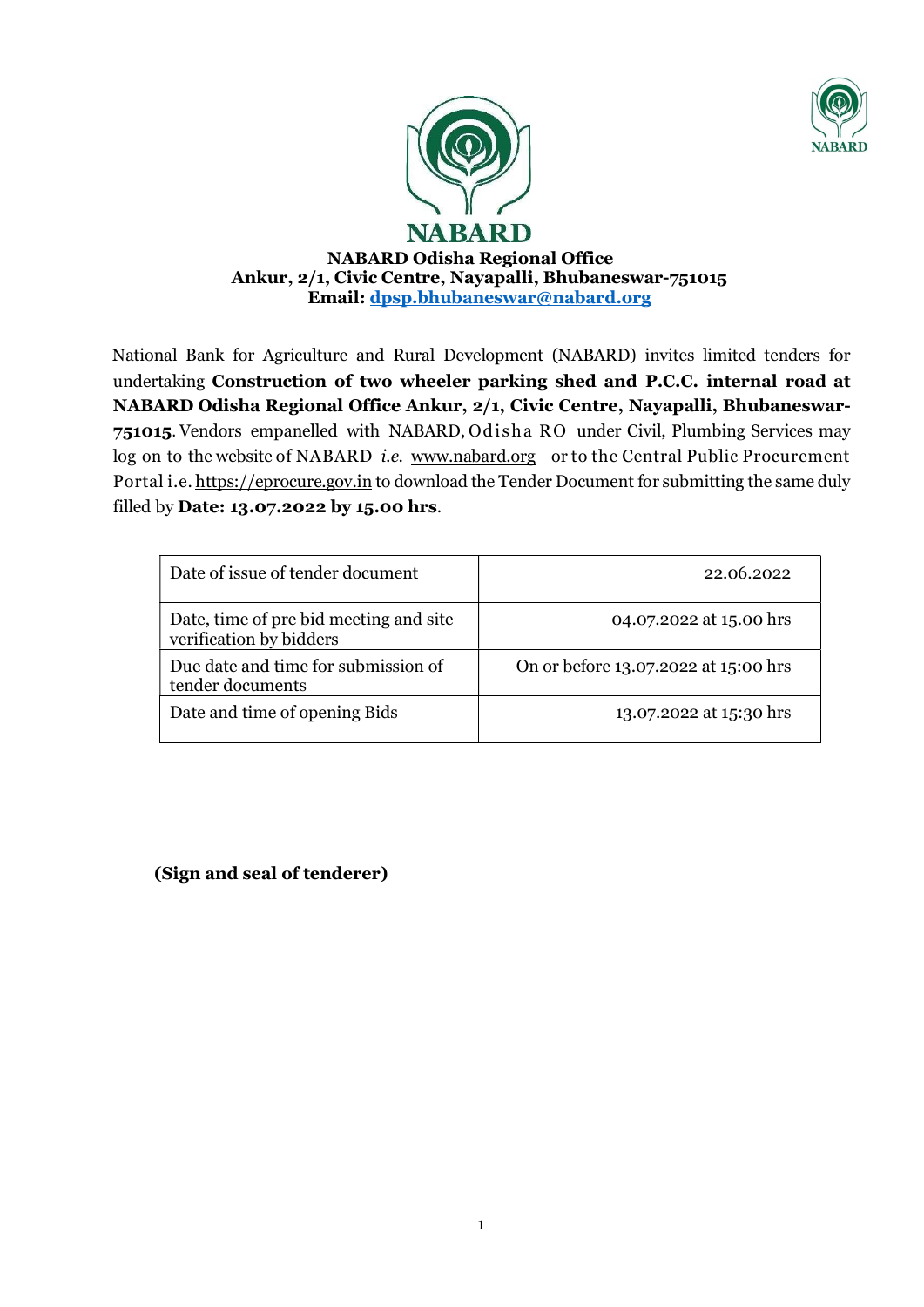

#### NOTICE INVITING TENDER

Ref.No. NB.ODRO.DPSP/ 707 / Prem-9/ 2022-23 22 June 2022

 $M/s$ 

 $\frac{1}{2}$  ,  $\frac{1}{2}$  ,  $\frac{1}{2}$  ,  $\frac{1}{2}$  ,  $\frac{1}{2}$  ,  $\frac{1}{2}$  ,  $\frac{1}{2}$  ,  $\frac{1}{2}$  ,  $\frac{1}{2}$  ,  $\frac{1}{2}$  ,  $\frac{1}{2}$ 

Dear Sir

### Construction of two wheeler parking shed and P.C.C. internal road at NABARD Odisha Regional Office Ankur, 2/1, Civic Centre, Nayapalli, Bhubaneswar-751015

1. NABARD invites sealed tenders from Vendor/ Service Providers of repute & experience that are empanelled with NABARD Odisha RO for Civil, Plumbing category to undertake Construction of two wheeler parking shed and P.C.C. internal road at NABARD Odisha Regional Office Ankur, 2/1, Civic Centre, Nayapalli, Bhubaneswar-751015. Interested Vendor / Service Providers may download the tender document from any one of these following options - NABARD's website www.nabard.org or Central Public Procurement Portal https://eprocure.gov.in

It may be noted that the tendering will be a single bid system. The bid will be put in a sealed covers with superscription of "Offer for Construction of two wheeler parking shed and P.C.C. internal road at NABARD Odisha Regional Office Ankur, 2/1, Civic Centre, Nayapalli, Bhubaneswar-751015" on it.

- 2. The time allowed for completion of captioned work shall be **20 days** to be reckoned from the date of issue of work order.
- 3. The successful tenderer will be required to deposit Retention Money Deposit (RMD) @ 3% which shall be recovered from each on-account bill till the total recovery amounts to the total cost stipulated in the tender. The RMD will be released after completion of Defect Liability Period of one year and shall not bear any interest. The RMD will be liable to be forfeited in case the contractor commits any breach of terms and conditions of the contract, or fails to complete, or rectify the work.
- 4. The Defect Liability Period shall be for a period of one year from the date of completion of the work. During this period, the vendor will be responsible to rectify any defect without incurring any additional cost by the Bank.
- 5. NABARD reserves the right to accept or reject any or all offers without assigning any reasons whatsoever and its decision shall be final and binding to all.

#### Address for Communication:

The Chief General Manager National Bank for Agriculture and Rural Development (NABARD) Odisha Regional Office Ankur, 2/1, Nayapalli Bhubaneswar- 751015

sd./ (Kamalakanta Pattnaik) Deputy General Manager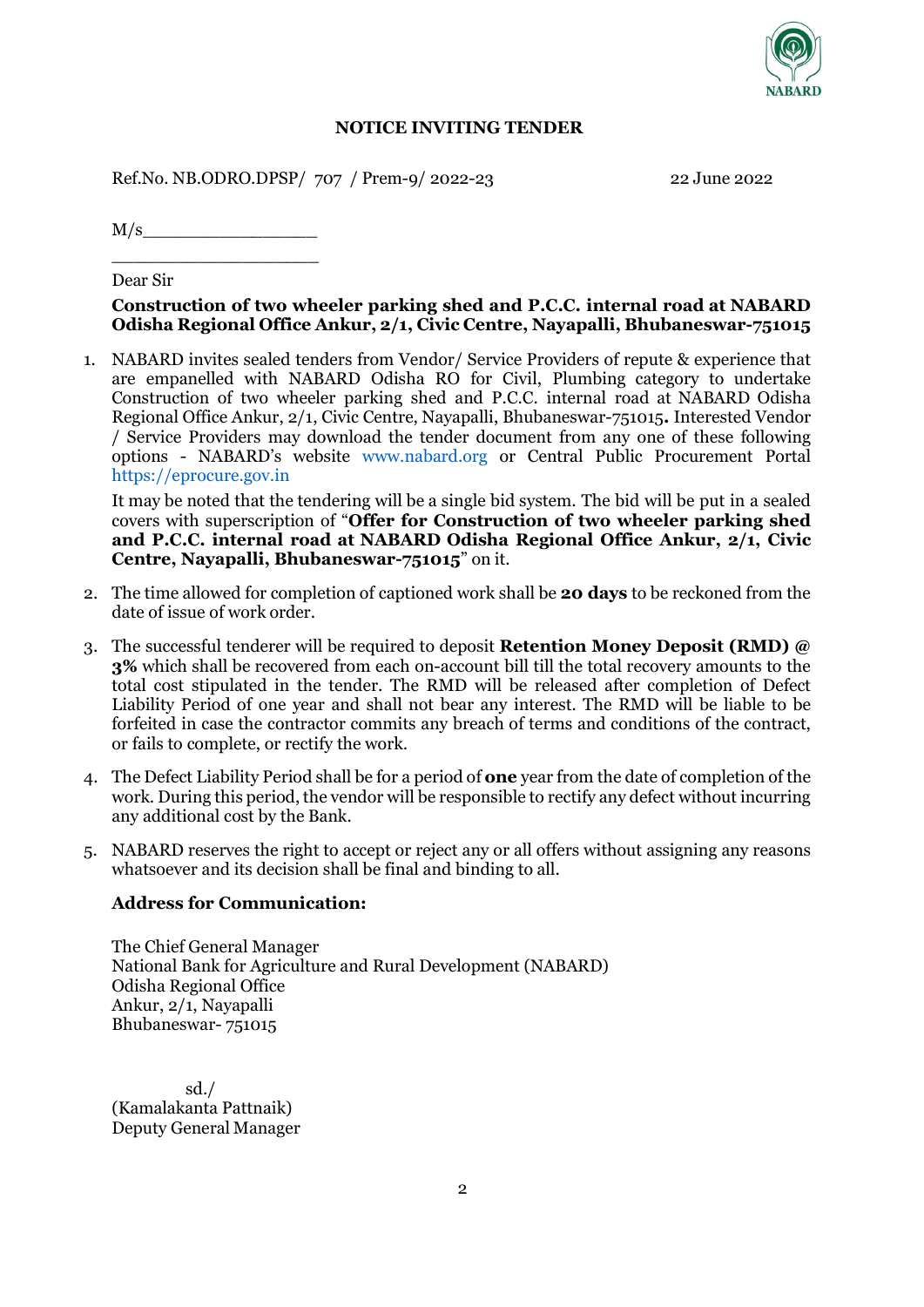

### FORM OF TENDER

The Chief General Manager National Bank for Agriculture and Rural Development Odisha Regional Office Ankur, 2/1, Civic Centre, Nayapalli, Bhubaneswar- 751015

#### Dear Sir/Madam

### Construction of two wheeler parking shed and P.C.C. internal road at NABARD Odisha Regional Office Ankur, 2/1, Civic Centre, Nayapalli, Bhubaneswar-751015

1. I / We have examined the Scope of Works, Schedule of Quantities and Terms and Conditions relating to the tender for the said works after having obtained the Tender document invited by you and are submitting our offer for the following work:

\_\_\_\_\_\_\_\_\_\_\_\_\_\_\_\_\_\_\_\_\_\_\_\_\_\_\_\_\_\_\_\_\_\_\_\_\_\_\_\_\_\_\_\_\_\_\_\_\_\_\_\_\_\_\_\_\_\_. 2. I / We have visited the site, examined the site of works specified in the Tender Document and acquired the requisite information relating thereto as affecting the Tender.

3. I / We hereby offer to execute and complete the works in strict accordance with the Tender Document at the item rates quoted by me / us in the attached Schedule of Quantities in all respects as per the specifications and Scope of Works described in the Tender Document and the Annexures containing Terms and Conditions.

4. I / We agree to deposit all taxes, levies, Cess etc., on account of service rendered by me to NABARD, to the concerned tax collection authorities from time to time as per extant rules and regulations on the matter. I/We agree to pay all Government (Central and State) Taxes such as Excise Duty, Income Tax, GST, contribution to EPF & ESI (wherever applicable) etc. and other taxes prevailing from time to time.

5. I /We further agree to obtain all necessary permissions required for the execution of work from the concern authorities at no extra cost. Agree to pay any fine or statutory dues imposed by any statutory authority in course of execution of subject contract, for which the tender is being submitted.

6. I/We will be responsible for any legal/Quasi legal matters arise due to non-compliance of statutory obligations, and indemnify NABARD against all possible recourses and entire expenditure in this regard will be borne by me/us

7. We hereby certify that all the statements made and information supplied in the tender Document and accompanying statements are true and correct.

8. Should this tender be accepted, I / we hereby agree to abide by and fulfil all the Terms and Conditions and Provisions of the said Contract Document annexed hereto.

Name of the person authorized to sign and submit the Tender

I)…………………………………………………………………………………………………………

II)…………………………………………………………………………………………………………

Yours faithfully

Place

Seal

Date Signature Signature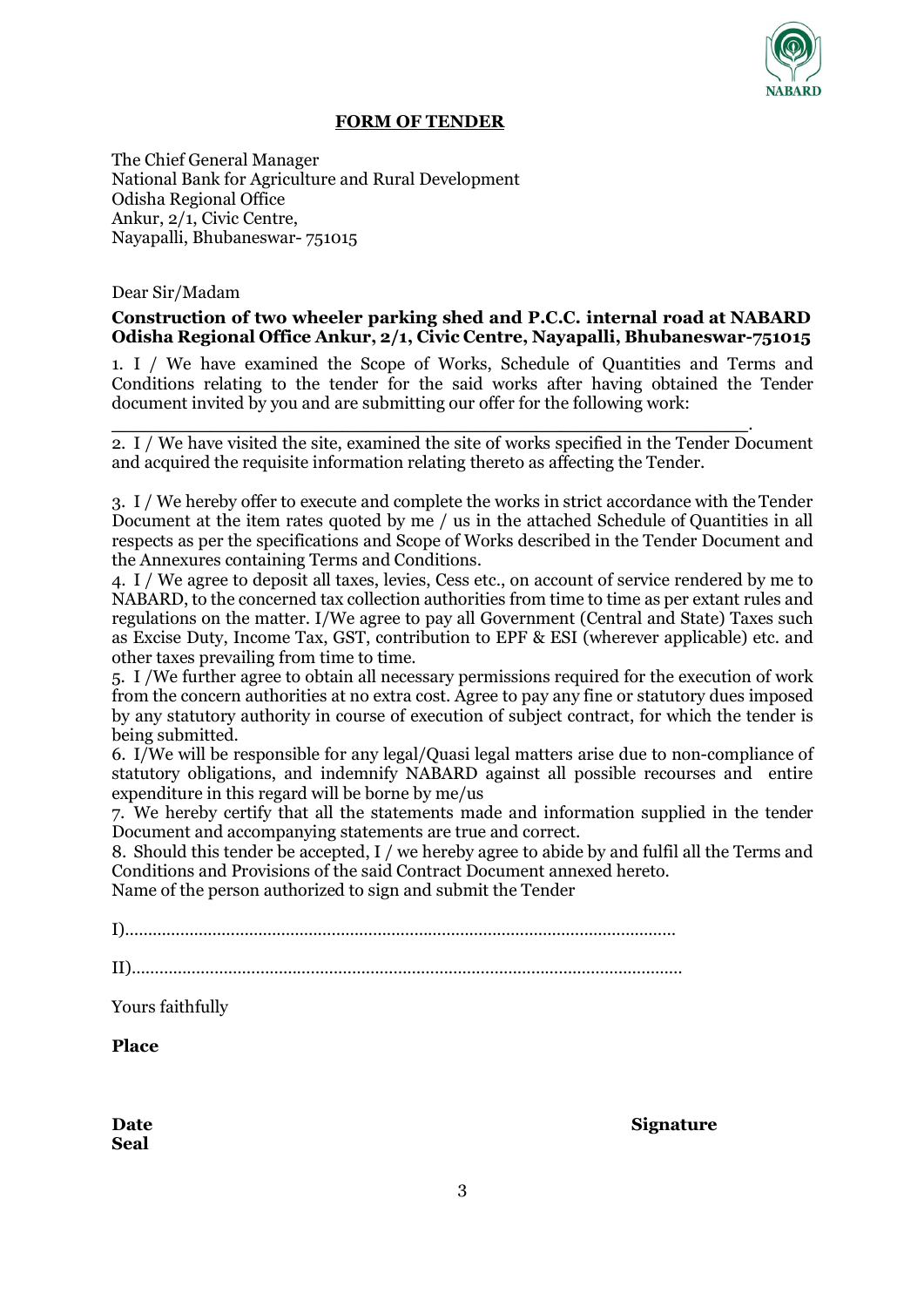

### Instructions for filling the tender

- 1. Eligibility: Only empanelled vendors with NABARD, Odisha RO under Civil and Plumbing category to participate in the tender.
- 2. All the pages of the Tender Document shall be signed by the Tenderer.
- 3. NABARD takes no responsibility for delay/loss in post or non-receipt of Quotations/ Tender Documents.
- 4. The Envelope containing Tender / Quotation should be properly sealed, addressed, duly superscribed with name of work should be submitted in the Office of the **Chief General** Manager/Officer in Charge, National Bank for Agriculture and Rural Development (NABARD), Odisha Regional Office, Ankur, 2/1, Civic Centre, Nayapalli, Bhubaneswar, Odisha-751015. The last date of receipt of Tender is on or before 15.00 hours on 13.07.2022 and Bids will be opened at 15:30 hours on 13.07.2022. Revision in date and time, if any, would be conveyed separately.
- 5. Bids submitted by unauthorized agents and FAX/Telegraphic bids shall not be entertained/ considered.
- 6. Rates should include all items pertaining to the captioned work as mentioned in the tender and unless the same is done to the satisfaction of the NABARD's Engineer/ACTs, the bill will not be accepted.
- 7. Rates should be filled in the Tender neatly and no overwriting shall be made. Corrections, if any shall be authenticated by subscribing signature of the tenderer. The rates quoted should be written legibly in words and figures. If on check, differences are observed between the rates given by the Contractor in words and figures or in the amount worked out by him, the following procedure shall be followed.
- 8. When there is a difference between the rates in figures and in words the rate that corresponds to the amounts worked out by the Contractor shall be taken as correct.

8.1 When the amount of an item is not worked out by the Contractor or it does not correspond with the rate written either in figures or in words, then the rate quoted by the Contractor in words shall be taken as correct.

8.2When the rates quoted by the Contractor in figures and in words tallies, but the amount is not worked out correctly, the rate quoted by the Contractor shall be taken as correct and not the amount.

### DECLARATION BY THE CONTRACTOR

We / I have read and understood all the instructions / conditions made above and we / I have taken into account the above Instructions / Terms and Conditions while quoting the rates. We / I accept all the above Terms and Conditions without any reservation, in all respects.

Place: Date:

### (Signature and Seal of the Tenderer)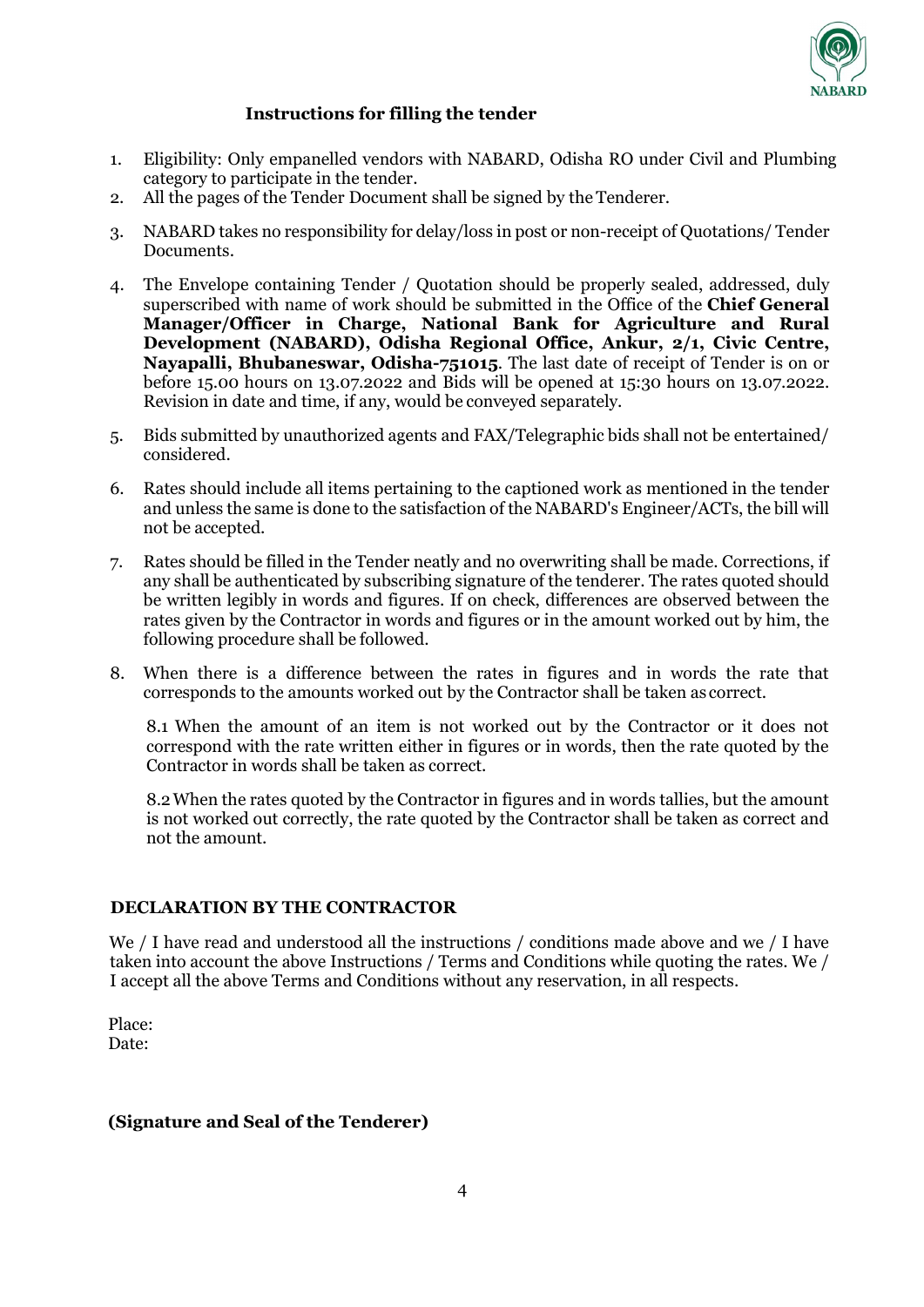

## Annexure- I General Terms and Conditions

- 1. Contractors are advised to visit the site and thoroughly understand the nature and scope of the works and be familiar with the site conditions before quoting.
- 2. The quantities indicated in the BOQ are tentative and shall be executed at the sole discretion of NABARD. In case of any addition or reduction in BOQ, payment will be on made on prorate basis.
- 3. Quoted rates should be workable and reasonable and should include incidental and all overheads and profits. The contractor should furnish Rate Analysis for scrutiny of the rates by NABARD, if required.
- 4. Rates should include all Taxes, Duties, Levies, Wages as per Act, etc. and should be firm for the entire Contract period. No escalation of rates will be allowed for the entire contract period on any account.
- 5. Materials used should conform to relevant BIS.
- 6. Specifications and Method of Measurements shall be followed as applicable. However, in the absence of the same and/ or in case of any discrepancy, the decision of CGM, NABARD, Odisha Regional Office, Bhubaneswar will be final.
- 7. The items not covered in the Schedule of Quantities of the Contract Document shall be paid as per Rate Analysis based on the market prices supported by documentary proof with 15% towards Contractor's OHP (which include IT and GST) as applicable. The Rate Analysis shall be submitted by the Contractor for scrutiny and approval of NABARD.
- 8. Income Tax, GST and other taxes etc. as applicable will be deducted from total payment due to the Contractor.
- 9. The Contractor should have valid License relating to his Contract and the workmen employed by the Contractor should also have the valid License and/or experience in their trade.
- 10.The Contractor should arrange to obtain necessary insurance cover (Workmen compensation policy) for his employees at his cost and should be responsible for the safety of persons, employed by him.
- 11. All the Standard Conditions of the Contract shall be binding on the parties as per Indian Contract Act and prevailing Rules.
- 12.The entire work is required to be completed as specified in the tender.
- 13.The Contractor shall comply with the provisions of Contract, Labour (Regulation & Abolition) Act, 1970, Minimum Wages Act and all other Labour Laws and other Statutory Regulations (both Central and State) that may be enforced from time to time by the appropriate authorities. NABARD shall not be held responsible for any penalty on failure of the any Labour Regulations. If needed, NABARD shall have the power to inspect the Wage Register and for physical verification of salary paid to the staff with reference to any records of the Contractor and to insist the Contractor to comply with Laws.
- 14.The Contractor should be responsible to fulfill all the obligations in connection with the workers employed by the Contractor for the purpose of the Contract and all the Statutory and other liabilities, if any, including minimum wages, leave salary, uniform, ex-gratia, gratuity, ESI, Provident Fund, Workman Compensation, if any, etc. in connection therewith shall be on the Contractor's account and payable by the Contractor.
- 15. The Contractor should obtain necessary permission that may be required for the purpose of this Contract from such authorities as may be prescribed by Law from time to time.
- 16.The Contractor or his authorised representative should visit the site frequently as required by NABARD and meet NABARD's Engineer/concerned officers with prior appointment for any clarifications and to receive instructions, take measurements, etc. at the site.
- 17. The contractor should engage a qualified technical personnel/supervisor to supervise the work on daily basis as per the specifications and instruction of the Bank's Engineer.
- 18.The Contractor shall be fully responsible and shall compensate NABARD in the event of any damage to staff or material, injury/ damage or death as the case may be, caused directly or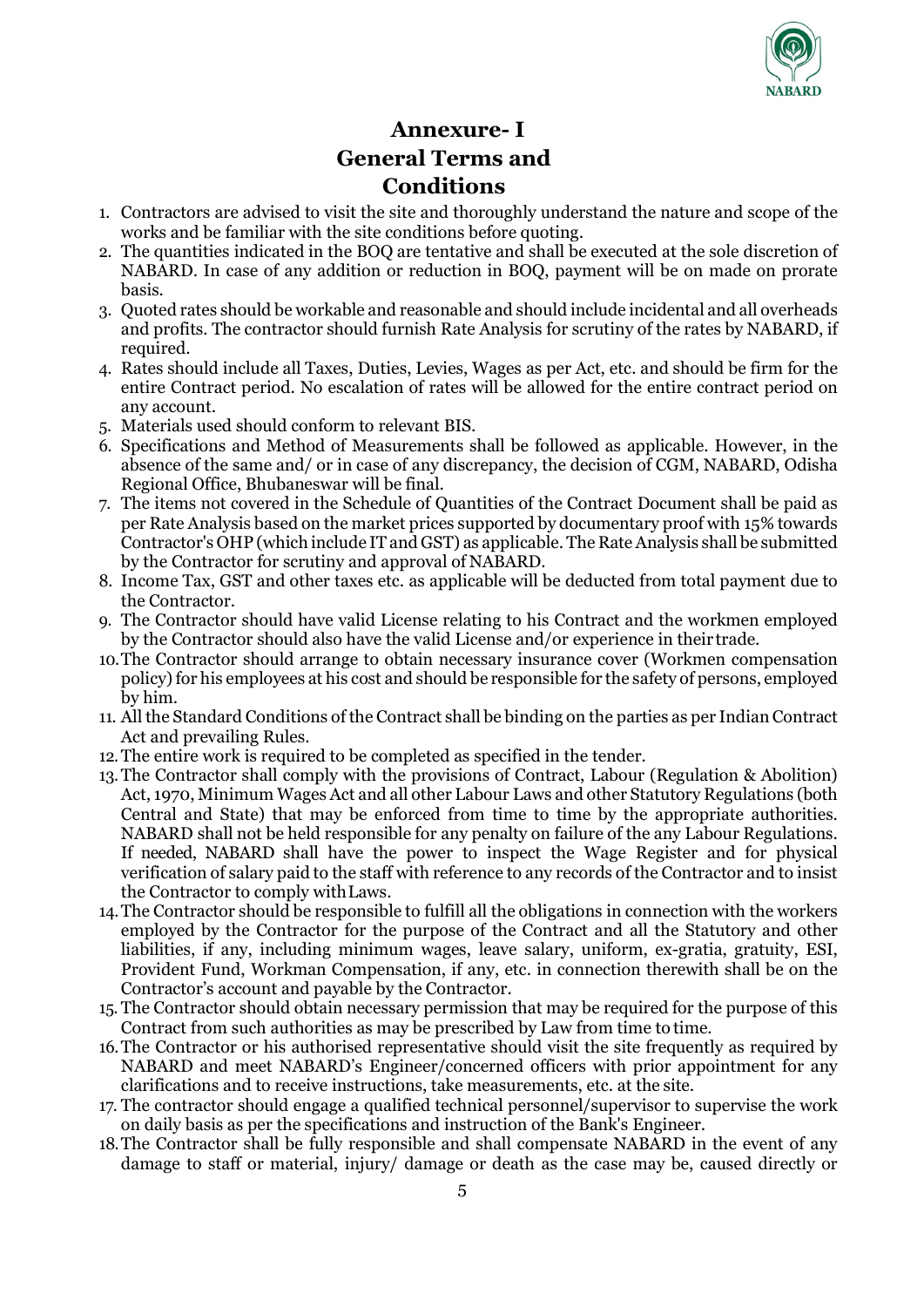

indirectly due to the negligence of the Contractor or his agents and/ or his employees, or workmen. NABARD will not be liable to pay any compensation to the personnel deployed by the contractor for sustaining any injuries while discharging the duties in the premises.

- 19.The Contractor shall indemnify NABARD against any losses arises from this work.
- 20. Any act of indiscipline / misconduct / theft / pilferage on the part of any employee engaged by the Contractor resulting in any loss to NABARD in kind or cash will be viewed seriously and NABARD will have the right to claim damages or levy fine and/or terminate the Contract forthwith, if necessary.
- 21.In case of any default or failure on Contractor's part to comply with all/ any one of the Terms/ Conditions, Chief General Manager, NABARD, Odisha Regional Office, Ankur, 2/1, Nayapalli, Bhubaneswar reserves to himself the right to take necessary steps to remedy the situation including, inter- alia, the deduction of appropriate amount/s from dues otherwise payable to Contractor and/ or by taking recourse to appropriate recovery proceedings.
- 22.If any dispute arises on any matter concerning this Contract, the decision of CGM, NABARD, Odisha RO, Bhubaneswar shall be final and binding.
- 23.The Contractor should not at any time do, cause or permit any nuisance on the site / do anything which shall cause unnecessary disturbances or inconvenience to the staffs/visitors at site or near the site of work.
- 24.In case of need, the contractor by his own expenses and risk shall uninstall relevant fixtures in the area of work carefully and without any damage, to a convenient place under intimation to the Bank for the convenience of work, and shall reinstall the same, wherever required, after completion of the work.
- 25.The work should be carried out with least inconvenience to the staffs. The workmen employed by the Contractor should abide by the Rules and Regulations maintained by NABARD in the premises, especially in respect of working hours, entry of the workers to the premises, interpersonal relation with the occupants etc.
- 26.The Contractor should obtain approvals, if any, necessary for the work from the statutory bodies on behalf of NABARD. The contractor shall ensure all related protocols as per the directions of State/ Central Govt. issued from time to time.
- 27.The Contract can be terminated by NABARD on 07 days' notice if services are found to be unsatisfactory and if there is no improvement even after issue of notices to the contractor.
- 28.On-site storage space will be provided to the Contractor subject to availability. However, the Contractor may erect temporary sheds for storage purposes at his cost with the permission of NABARD. NABARD will not be responsible for Contractor's materials. The Contractor may be required to vacate the storage space and sheds as per exigency without any extra cost to NABARD.
- 29.The Contractor shall provide everything necessary for the proper execution of the works. NABARD will not supply any 'T&P' and materials or any other equipment, materials, labour, etc. and no payment in this respect will be made by NABARD. The Contractor shall supply, and maintain all the scaffoldings, jhulla, T&P etc. at his cost during the execution of any work and remove them as soon as the work is completed.
- 30. The Contractor shall not directly or indirectly transfer, assign or sublet the Contract or any part of it, without written permission of NABARD.
- 31.Any defect which may appear within the Defect Liability Period after the Virtual completion of work should be rectified by the Contractor at his cost and only thereafter the RMD will be refunded to the Contractor.
- 32. Security Deposit: Retention Money Deposit (RMD) shall be deducted  $\omega$  3% of the value of work done from every bill and shall be refunded after expiry of defects liability period of one year after the date of virtual completion of the work provided the Contractor has satisfactorily carried out all the rectification works and attended to all defects to the satisfaction of NABARD. No interest will be paid on Retention Money Deposit. No mobilization advance will be given to contractor.
- 33.Defects Liability Period: One year from the date of Virtual Completion of works certified by NABARD.
- 34.Validity of Tender Rates: 90 days from the date of opening of Bid.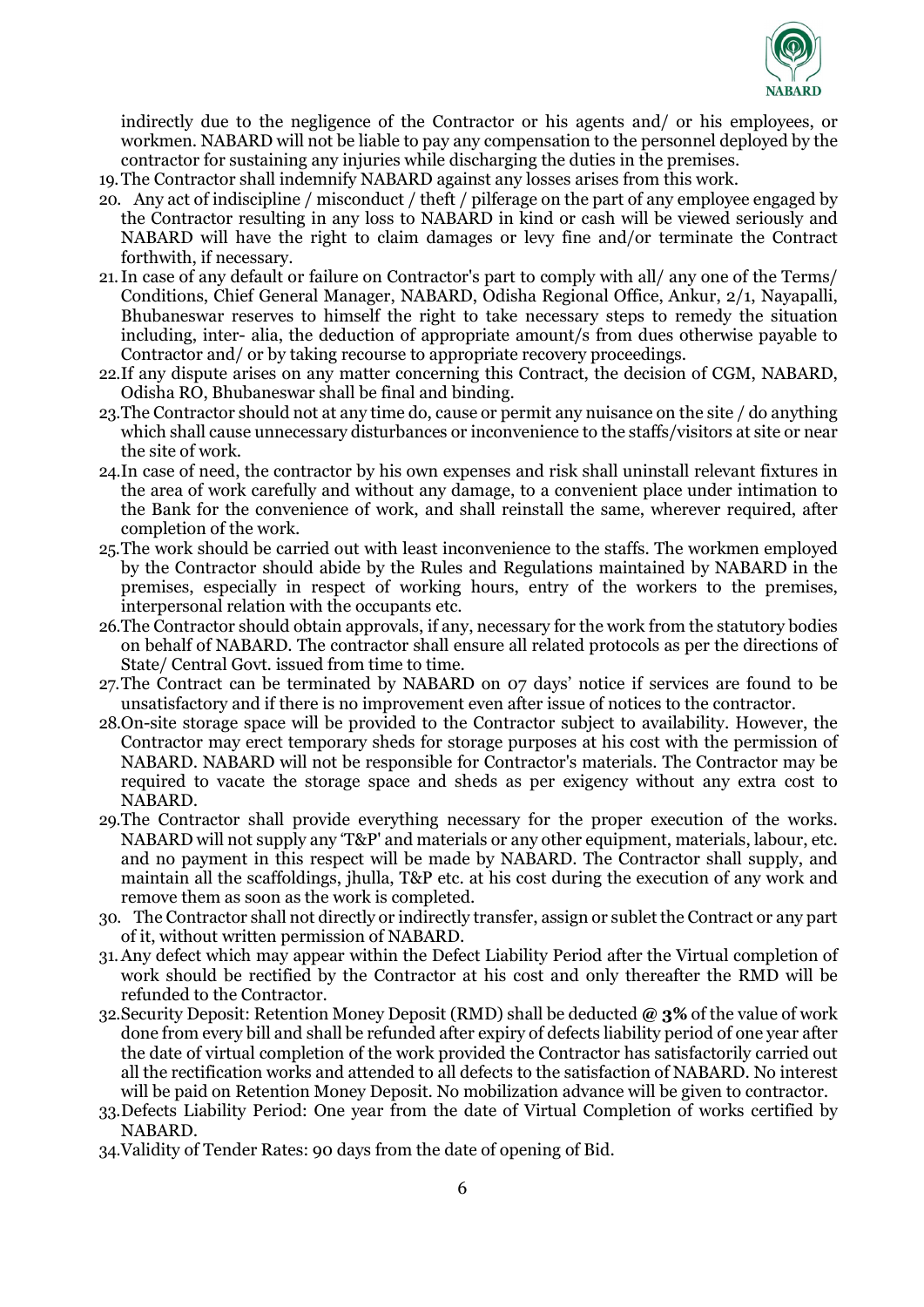

- 35.Liquidated Damages: 0.25% of the accepted Tender Value per week or part of the week subject to maximum of 5% of the value of work.
- 36.The contractor shall be entitled to receive payments on submission of interim bills of amount after the execution of work. The contractor shall submit interim bills only after working out the appropriate measurements jointly recorded with NABARD at site in the Measurement Book (MB). This is not only to regulate correctness of quantity but also to facilitate expeditious clearing of the bills. The interim bills submitted by the contractor will be paid by NABARD after all the statutory deductions viz. RMD  $\omega$  5%, GST, TDS and any other taxes/charges as applicable.
- 37.The Contractor shall submit the bills along with the accepted and jointly recorded measurement sheets duly certified by the NABARD's Engineer/concerned officers.
- 38.Termination of agreement: "If the services of the contractor are not found to be satisfactory or for any other reason considered by NABARD as insufficient, the contractor will be given a notice, with a **notice period of 07 days**, to improve his services. If the contractor fails to improve his services within the Notice period, NABARD shall have the discretion to terminate the contract either in part or in whole, on any day after the expiry of the said notice period if
	- in the opinion of the Bank (which shall not be called in question by the contractor and shall be binding on the contractor) the contractor fails or refuses to implement this agreement to the Bank's satisfaction and/or
	- the contractor commits a breach of any terms and conditions of this agreement and/or
	- the contractor is adjudged an insolvent or a compromise is entered by him with his creditors or if distress or execution or other process is levied upon or receiver is appointed for any part of the assets or property of contractor and/or
	- for any reason whatsoever, the contractor becomes disentitled in law to perform his obligations under this agreement and/or there is any variation in the ownership/partnership or management of the contractor or his business without the prior approval in writing of the Bank to such variation. The Contractor shall not be entitled to any compensation for such termination.

39.On expiry or early termination of the contract, the personnel engaged shall vacate the said premises without any way causing any damage to the premises and the property therein.

40. We accept all the above Terms and Conditions in all respects without any reservation.

#### (Signature of the Tenderer with Name, Seal & Date)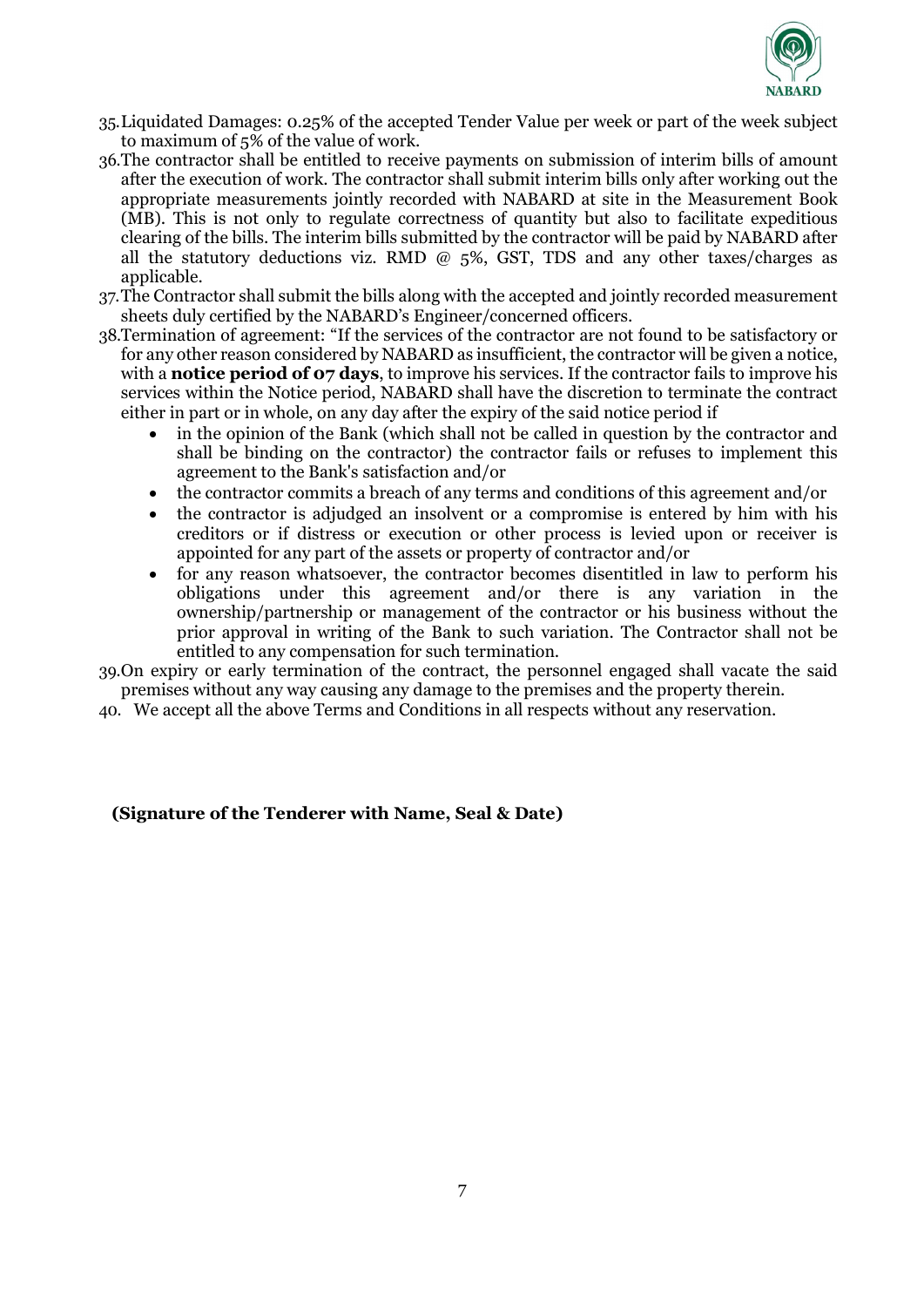

# Annexure- II Scope of Work

- 1. Construction of two wheeler parking shed and P.C.C. internal road at NABARD Odisha Regional Office Ankur, 2/1, Civic Centre, Nayapalli, Bhubaneswar-751015.
- 2. The two wheeler parking space is to be constructed in the right back side of office building along the boundary wall of the premises in 'L' shape.
- 3. The surface should be properly cleaned and prior to the initiation of the work.
- 4. All the existing unwanted structured must be removed as per the instructions of the NABARD officer.
- 5. The internal road would be PCC structure of 100 mm thick with (1:2:4) ratio. The length of the structure would be 70 meter and 30 meter in breadth.
- 6. This is to be uniformly marked for parking of two wheelers.
- 7. Adequate lighting arrangement to be made for bike parking.
- 8. The ceiling of the bike parking would be G.I. corrugated coated sheet. ( The details are given in Price Bid section)
- 9. The cantilever would be 100 mm G.I. round pipe. ( The details are given in Price Bid section)
- 10. The parking shed would be made using round G.I. Pipe and perlins covering with G.I. corrugated coated sheet.
- 11. Proper drainage for outflow of rain water should be ensured.
- 12. The works to be completed within 20 days from date of acceptance of work order.
- 13. GST invoice of all standard materials purchased by the vendor to be submitted to NABARD before utilization, which will be verified by a NABARD representative.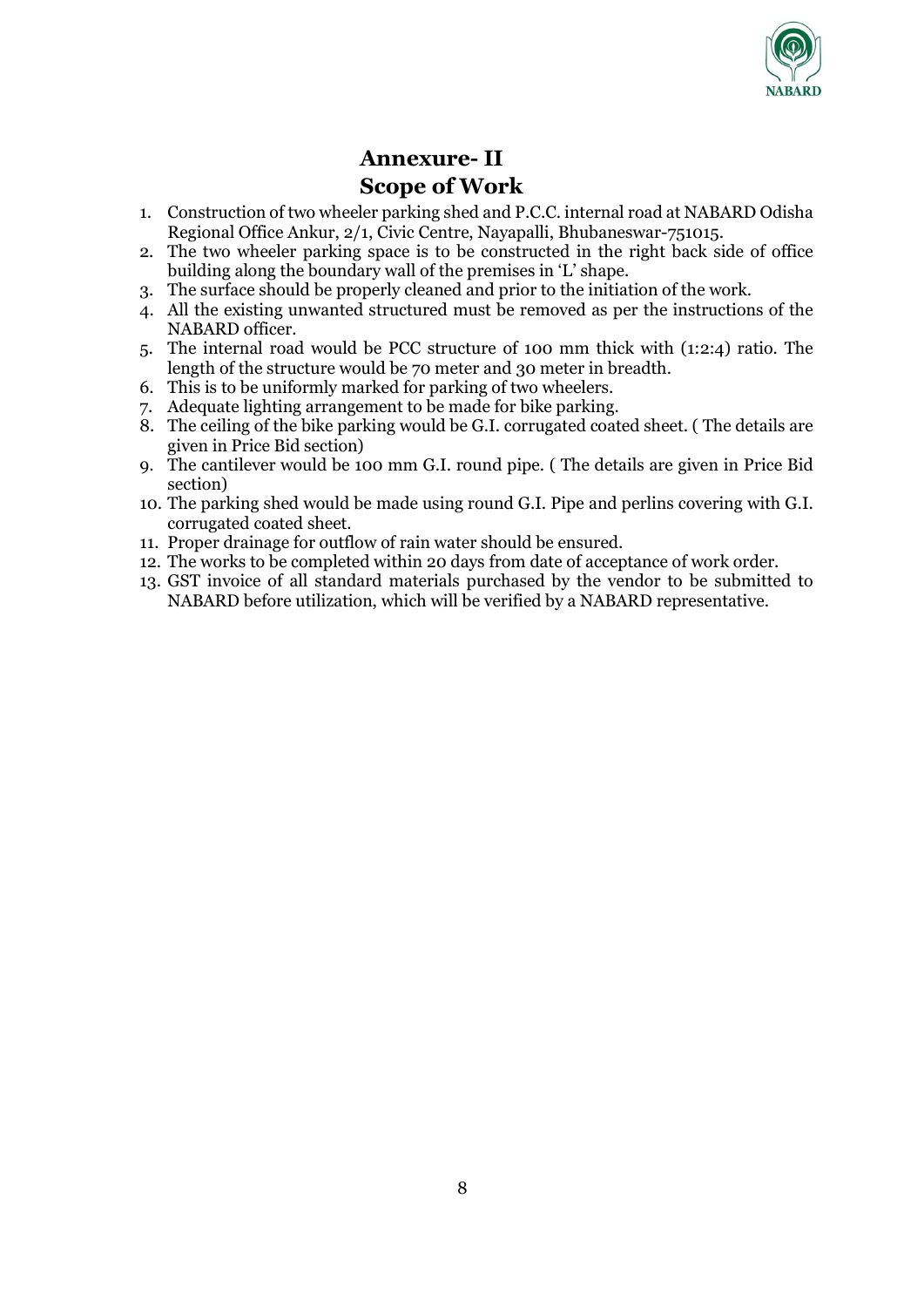

# Appendix-I (Covering Letter by the Tenderer for Submission of BID)

(To be submitted in Tenderer's own Letter head)

Ref. No. ............................

Date: ...............................

To

The Chief General Manager /Officer in Charge National Bank for Agriculture and Rural Development (NABARD) Odisha Regional Office Ankur, 2/1/, Civic Centre, Nayapalli, Bhubaneswar, Odisha -751015

Dear Sir,

Submission of Bid for undertaking Construction of two wheeler parking shed and P.C.C. internal road at NABARD Odisha Regional Office Ankur, 2/1, Civic Centre, Nayapalli, Bhubaneswar-751015

With reference to NABARD, Odisha RO's Tender Notice dated ......................... 2022,

I/ We offer our services for Construction of two wheeler parking shed and P.C.C. internal road at NABARD Odisha Regional Office Ankur, 2/1, Civic Centre, Nayapalli, Bhubaneswar-751015.

I/We understand that NABARD reserve the right to accept or reject any or all the tenders either in full or in part without assigning any reason therefor.

I/We also agree that our tender will remain valid for acceptance by the Bank for 90 days from the date of opening of price bid of the tender and this period of validity can be extended for such period as may be mutually agreed between the Bank and us in writing.

All the desired information in the prescribed format specified in this tender and other certificates as required by NABARD, are enclosed herewith for NABARD's perusal.

Thanking NABARD

Yours faithfully,

## (Signature of Authorized person on behalf of the Firm/ Agency/ Tenderer)

(Tenderer's Seal)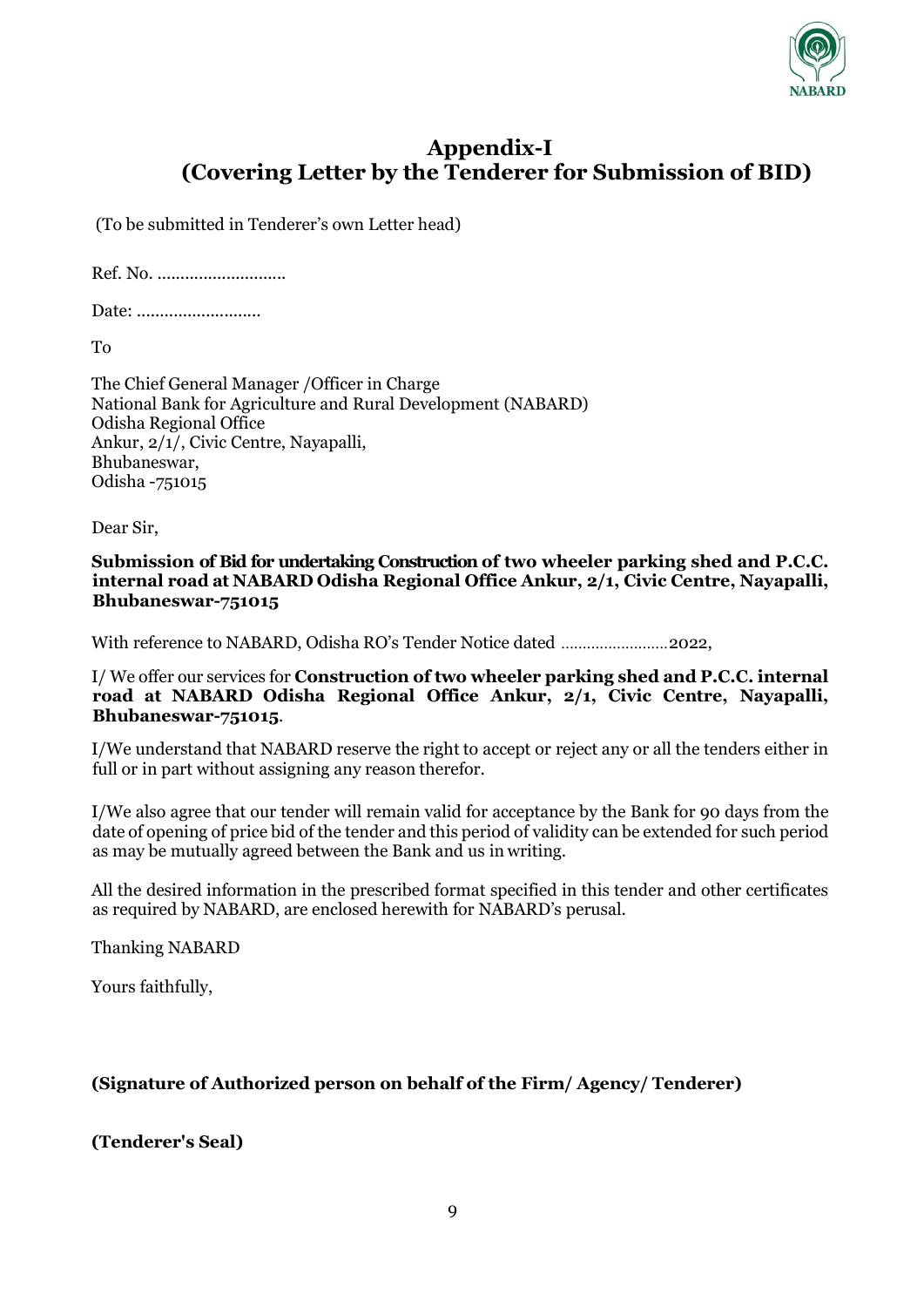

# Appendix- II

# (Letter of Undertaking from the Tenderer)

(To be submitted in Tenderer's own Letter head)

To

The Chief General Manager /Officer in Charge National Bank for Agriculture and Rural Development (NABARD) Odisha Regional Office Ankur, 2/1/, Civic Centre, Nayapalli, Bhubaneswar, Odisha -751015

Dear Sir,

### Submission of Bid for undertaking Construction of two wheeler parking shed and P.C.C. internal road at NABARD Odisha Regional Office Ankur, 2/1, Civic Centre, Nayapalli, Bhubaneswar-751015

- 1. I / We have examined the Scope of Works, Schedule of Quantities and Terms and Conditions relating to the tender for the said works after having obtained the Tender document invited by you and are submitting our offer for the above work.
- 2. I / We have visited the site, examined the site of works specified in the Tender Document and acquired the requisite information relating thereto as affecting the Tender.
- 3. I / We hereby offer to execute and complete the works in strict accordance with the Tender Document at the item rates quoted by me / us in the attached Schedule of Quantities in all respects as per the specifications and Scope of Works described in the Tender Document and the Annexures containing Terms and Conditions.
- 4. I / We agree to deposit all taxes, levies, Cess etc., on account of service rendered by me to NABARD, to the concerned tax collection authorities from time to time as per extant rules and regulations on the matter. I/We agree to pay all Government (Central and State) Taxes such as Excise Duty, Income Tax, GST, contribution to EPF & ESI (wherever applicable) etc. and other taxes prevailing from time to time.
- 5. I /We further agree to obtain all necessary permissions required for the execution of work from the concern authorities at no extra cost. Agree to pay any fine or statutory dues imposed by any statutory authority in course of execution of subject contract, for which the tender is being submitted.
- 6. I/We will be responsible for any legal/Quasi legal matters arise due to non-compliance of statutory obligations, and indemnify NABARD against all possible recourses and entire expenditure in this regard will be borne by me/us
- 7. The rates quoted by me/us, are firm and shall not be subjected to variations on account of fluctuation in the market rates, taxes or any other reasons whatsoever for the captioned period.
- 8. I/We further agree to pay the personnel deployed in NABARD premises, their wages in accordance with the relevant Minimum Wages Act, on a monthly basis. I/We shall also make PF contribution, ESI contribution and or any other statutory contribution in respect of the personnel deployed for execution of this contract.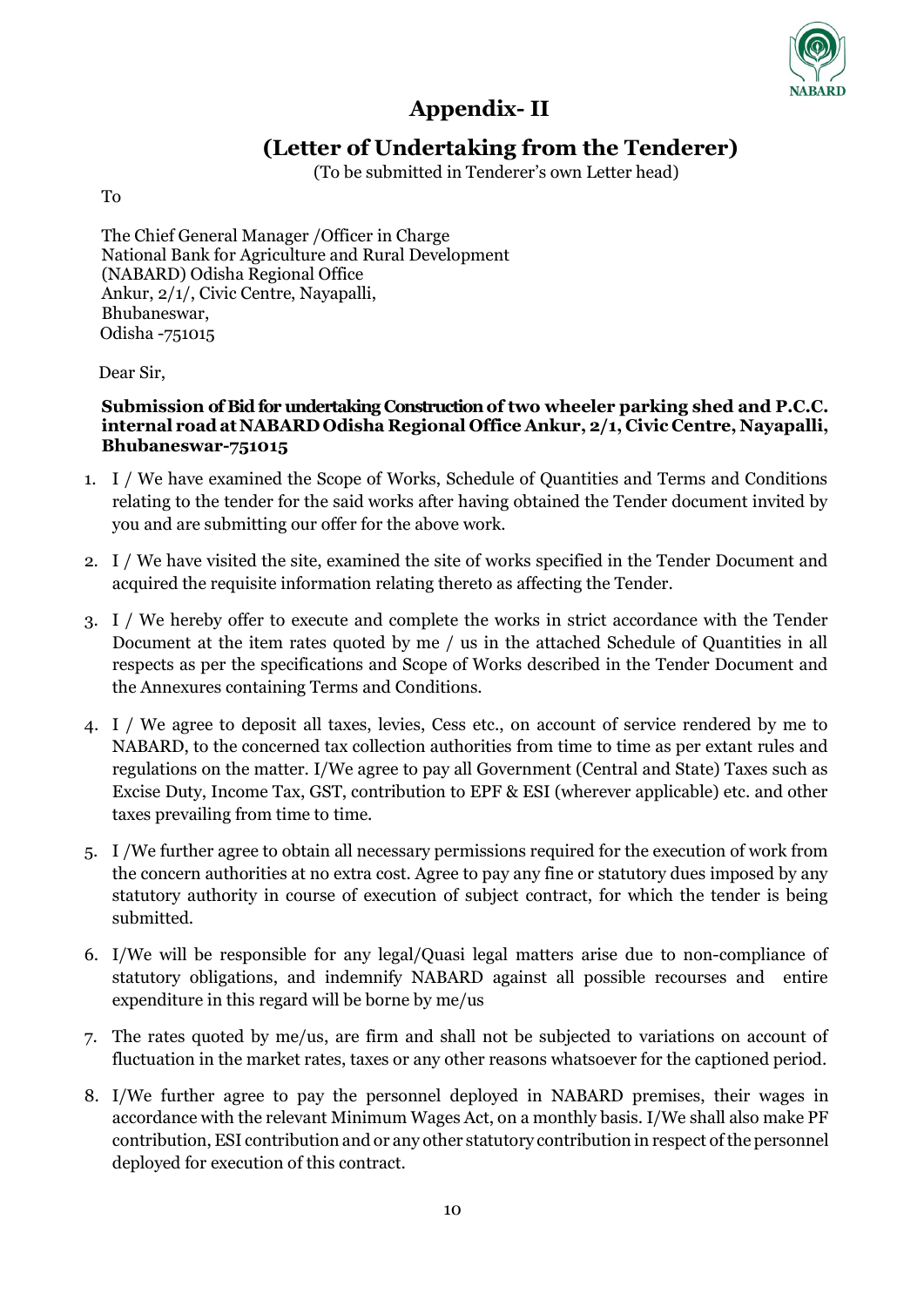

9. I/ We hereby certify that all the statements made and information supplied in the tender document and accompanying statements are true and correct.

Should this Tender be accepted, I/we hereby agree to abide by and fulfil all the Terms and Conditions and Provisions of the Contract Document.

Yours faithfully,

### (Name and signature of the tenderer)

Place: Date: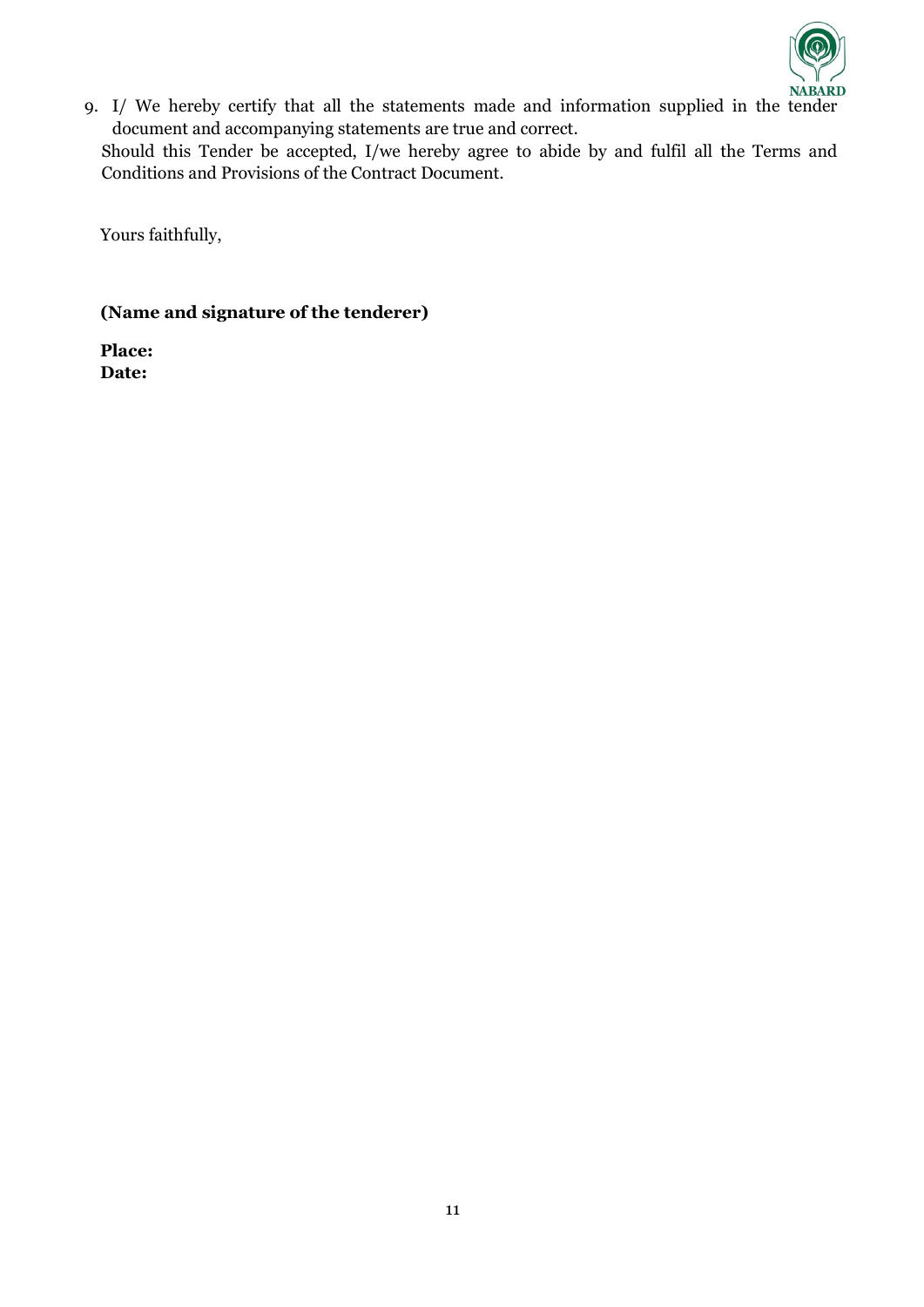

# Appendix-III (PROFORMA FOR ELECTRONIC PAYMENT)

Details of Bank account to be furnished by the contractor/ service provider for effecting payment by NABARD.

| $\mathbf{1}$     | Name of the account holder (As appearing in<br>the Bank account) |  |
|------------------|------------------------------------------------------------------|--|
| $\overline{2}$   | Address of the Account Holder                                    |  |
| 3                | Name of the Bank                                                 |  |
| $\overline{4}$   | Name of the Bank Branch                                          |  |
| $\sqrt{5}$       | Account number                                                   |  |
| $\boldsymbol{6}$ | RTGS/NEFT/IFS Code                                               |  |
| $\overline{7}$   | Type of account                                                  |  |
| $\, 8$           | PAN Number                                                       |  |
| $\mathbf{9}$     | <b>GSTIN Number</b>                                              |  |
| 10               | Email id                                                         |  |
| 11               | <b>Contact Number</b>                                            |  |

### Signature and Seal:

Please attach the following:

(1) Photocopy of one cancelled cheque leaf of the Bank account;

- (2) Copy of PAN card;
- (3) Allotment letter / registration letter under GSTIN.